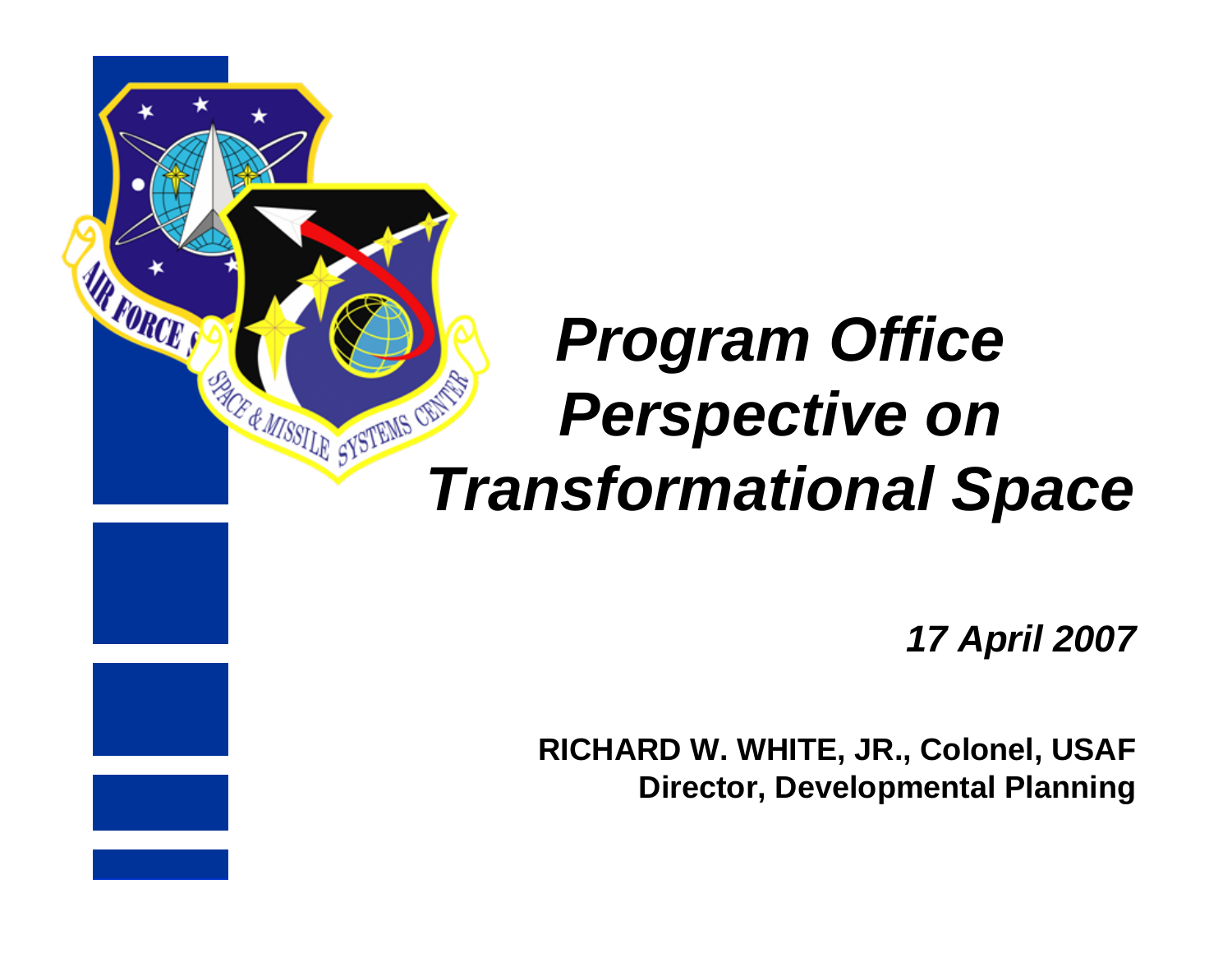### *SMC/XR Developmental Planning Process*



**FORCE**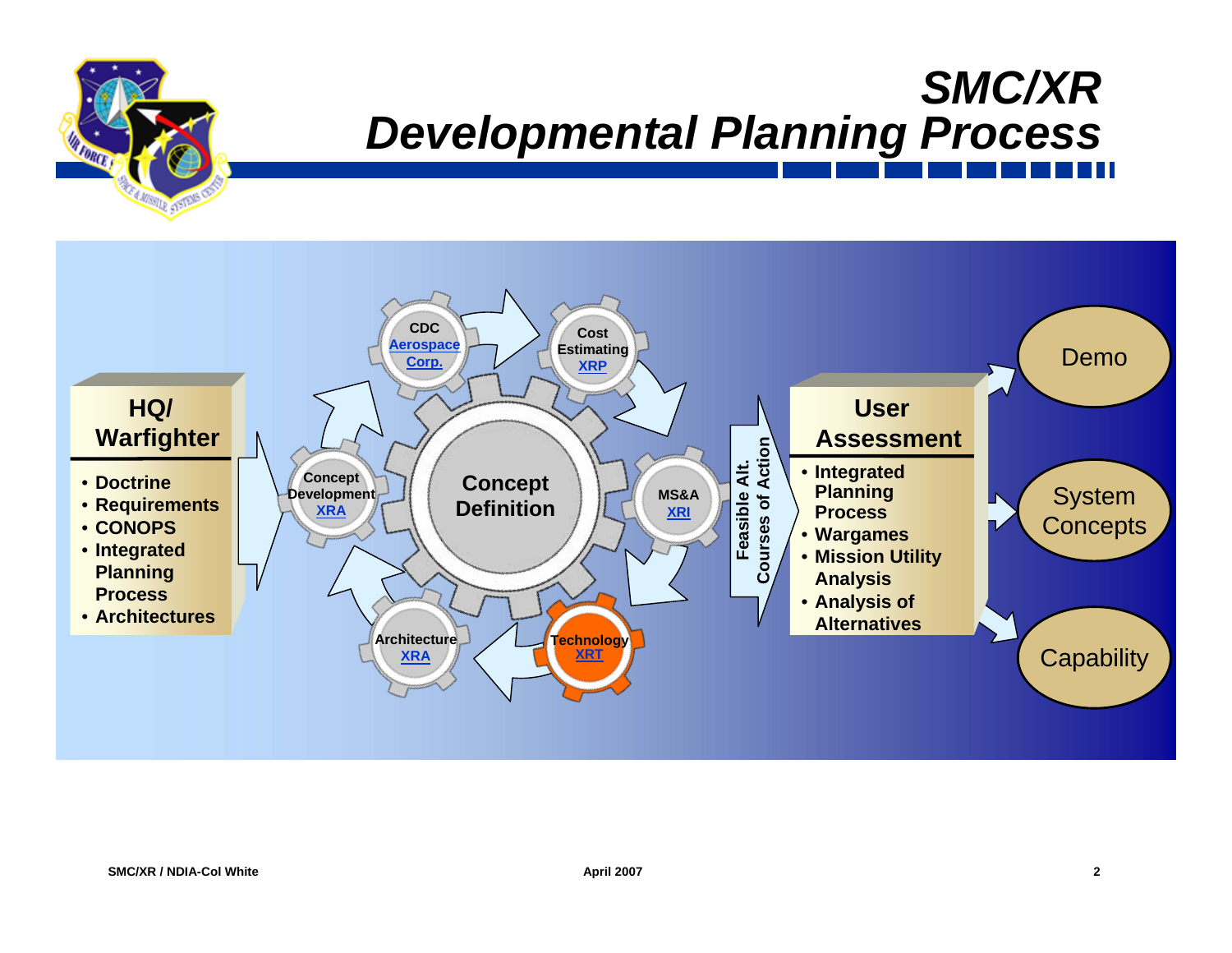- **Fall 2006 PEO/TEO Review identified PEO tech Requirements**
	- **Deep dives between SMC/AFRL fleshed out tech issues**
	- **Presented summary of tech needs and technology roadmaps highlighting gaps and priorities**
	- **AFSPC A8X presented same tech needs in December S&T Council to establish foundation for S&T Guidance**
- **Spring 2007 PEO/TEO Response to PEO with S&T Guidance and Tech solutions** 
	- **AFRL to brief status of tech roadmaps identifying potential solutions**
	- **AFSPC/A8 to briefs final AFSPC S&T guidance to S&T community**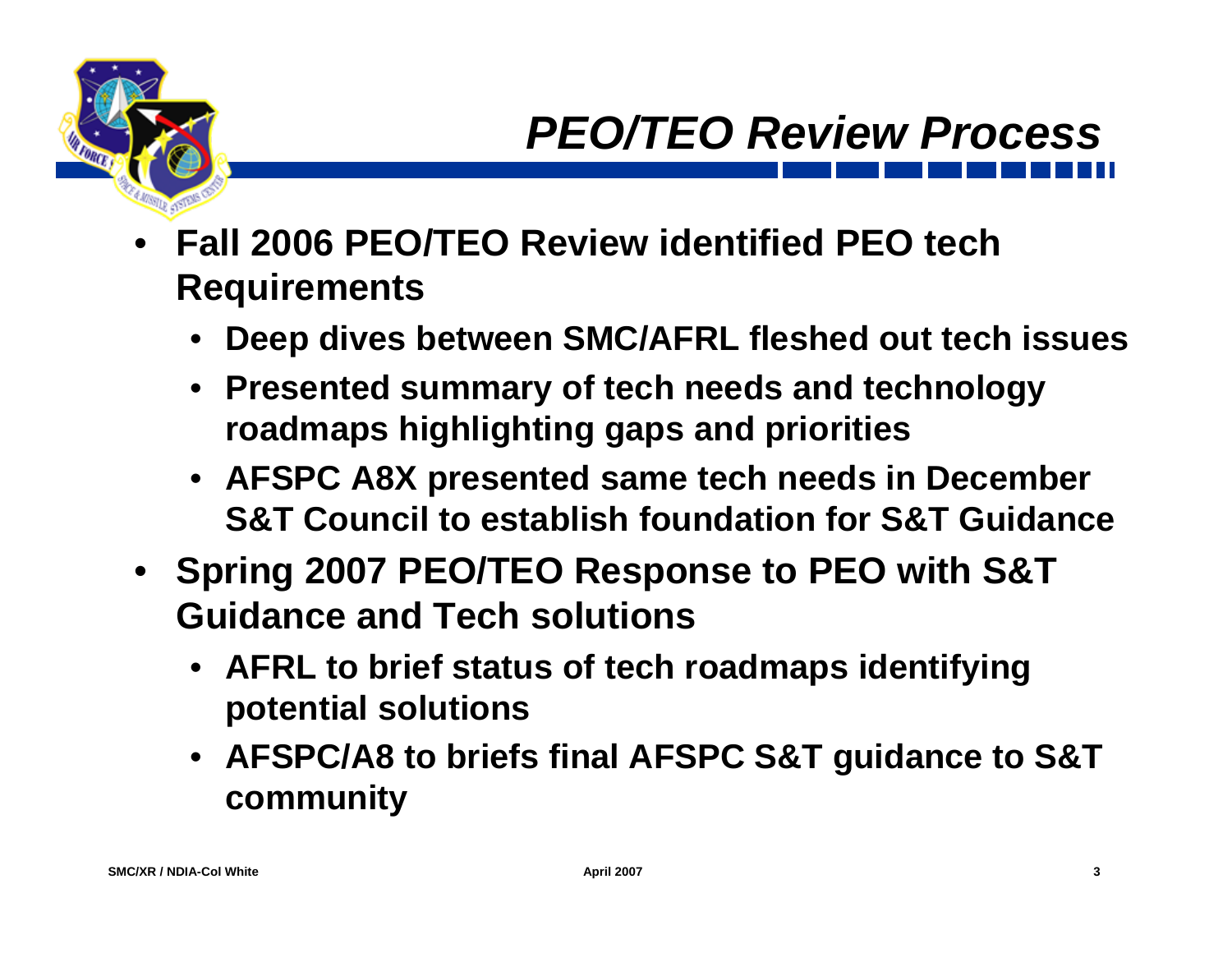#### *PEO/TEO Review Process*

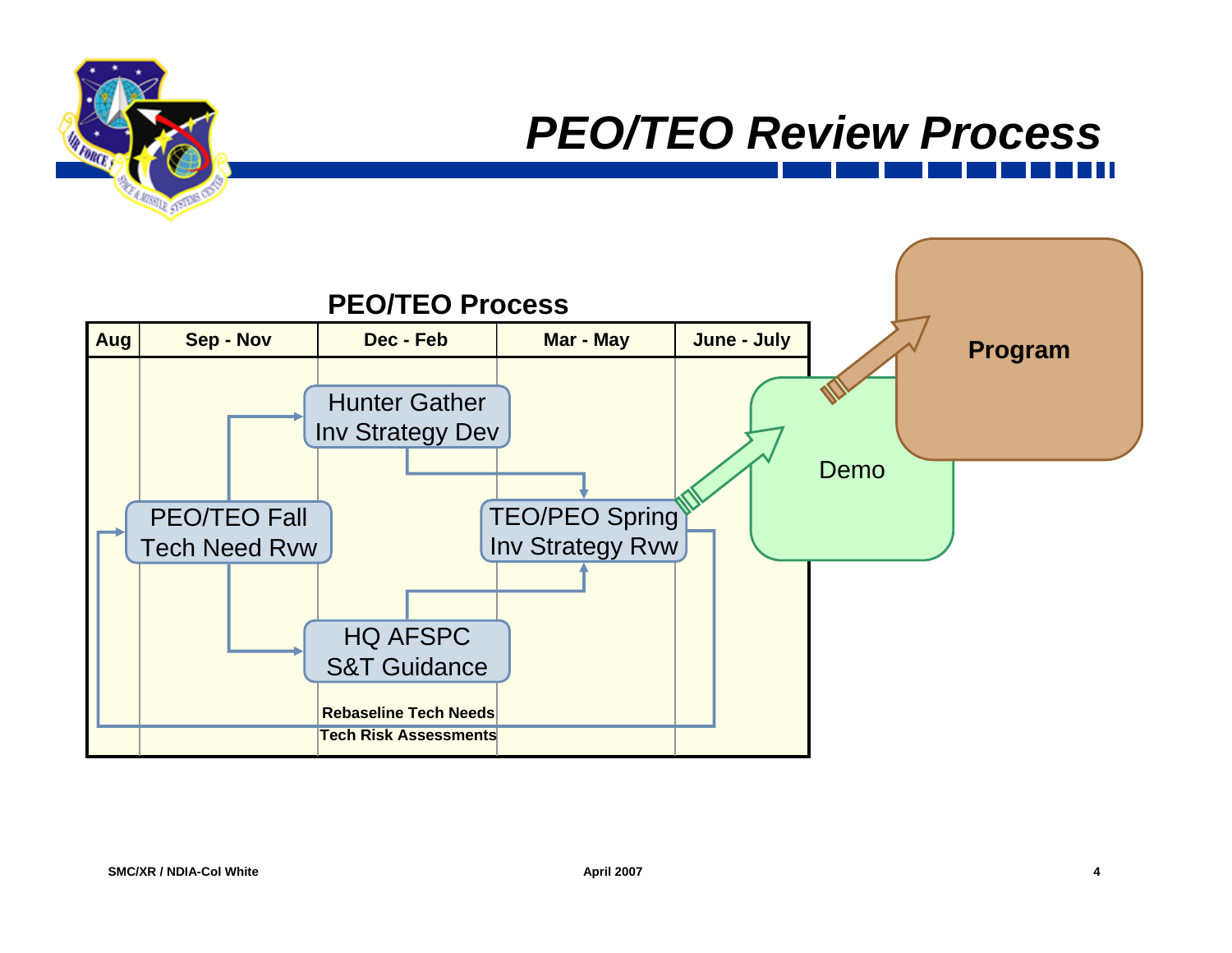#### *Acquisition Stages -- Block Approach*

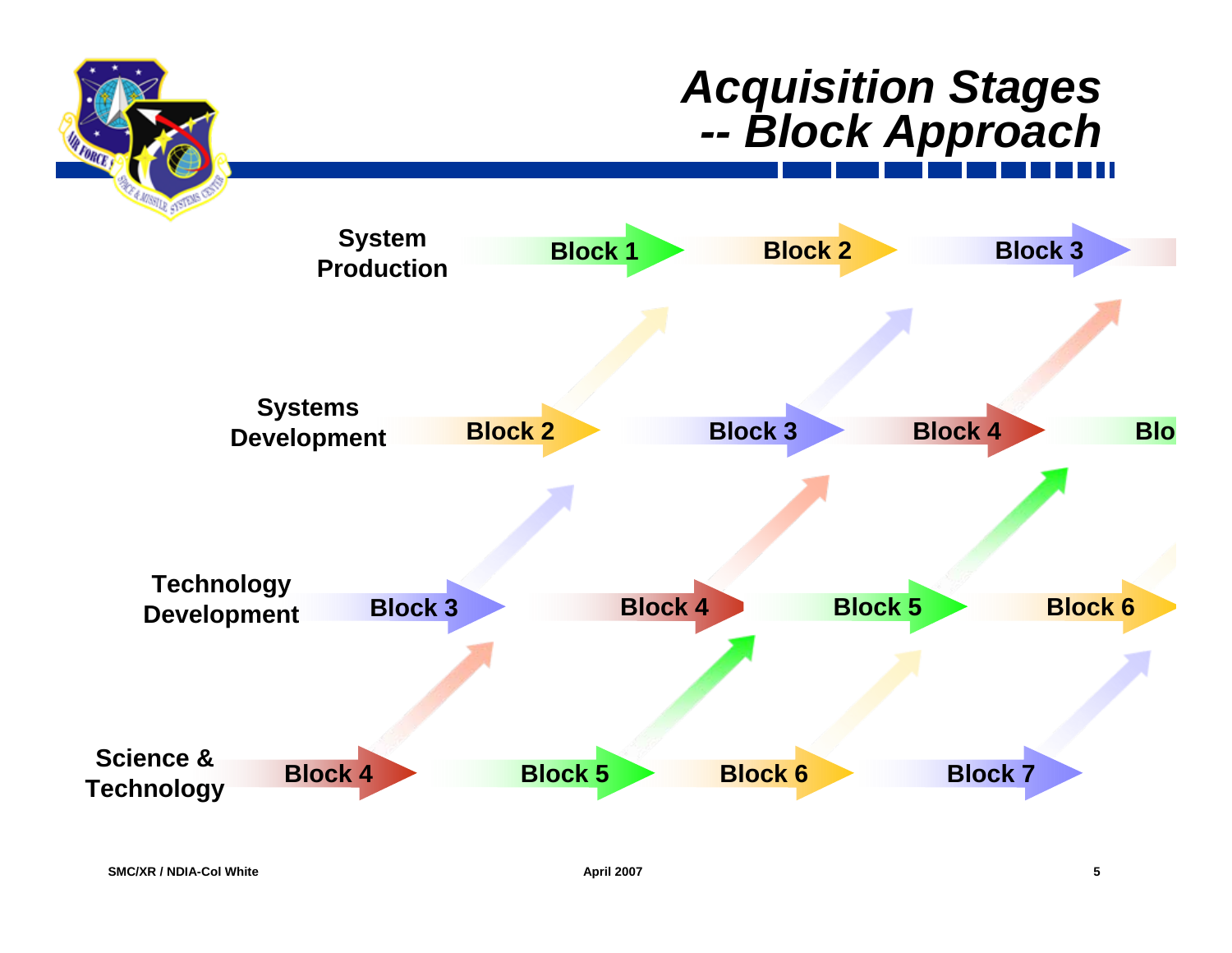



**SMC/XR / NDIA-Col White**

**LOROP** 

**April 2007 6**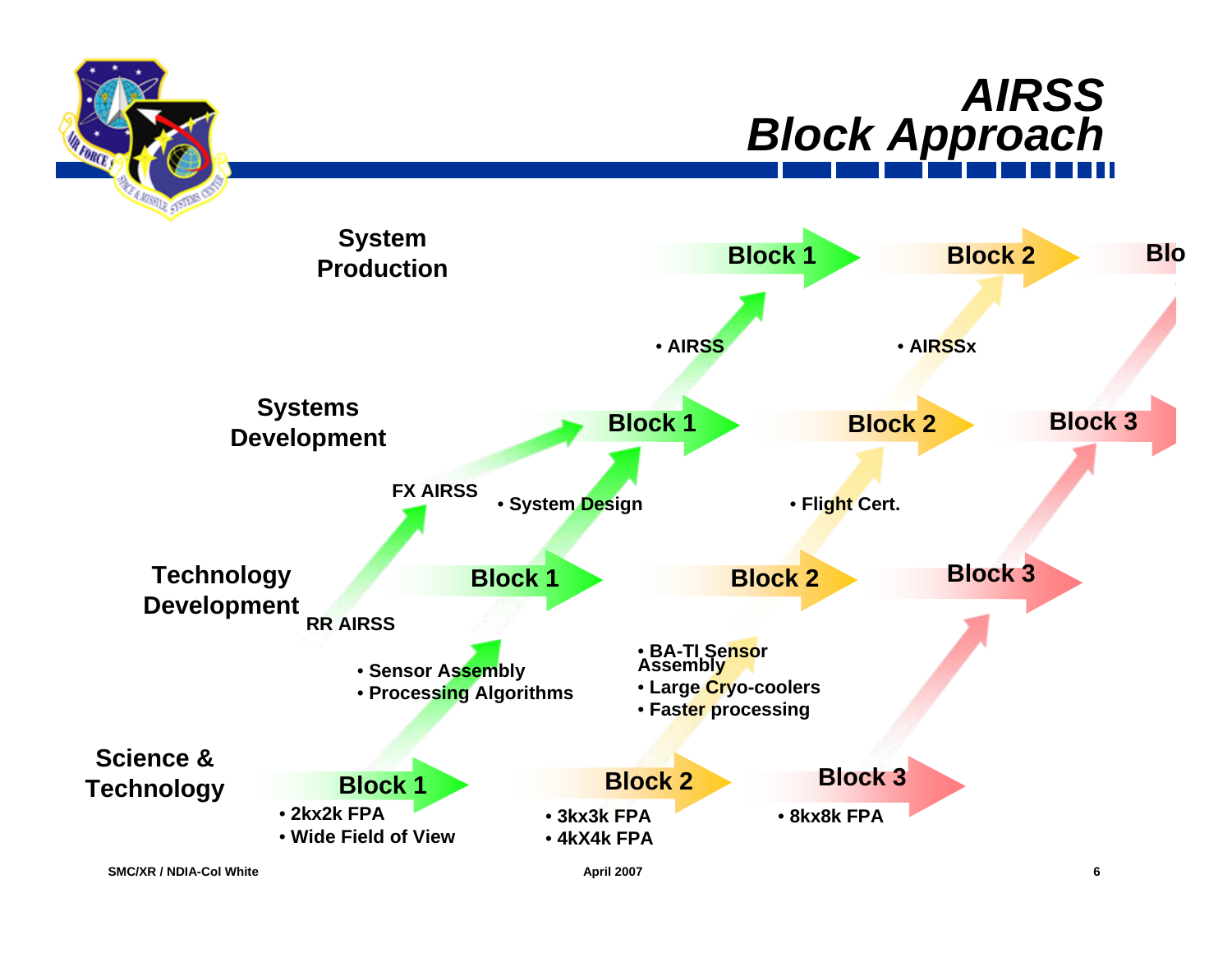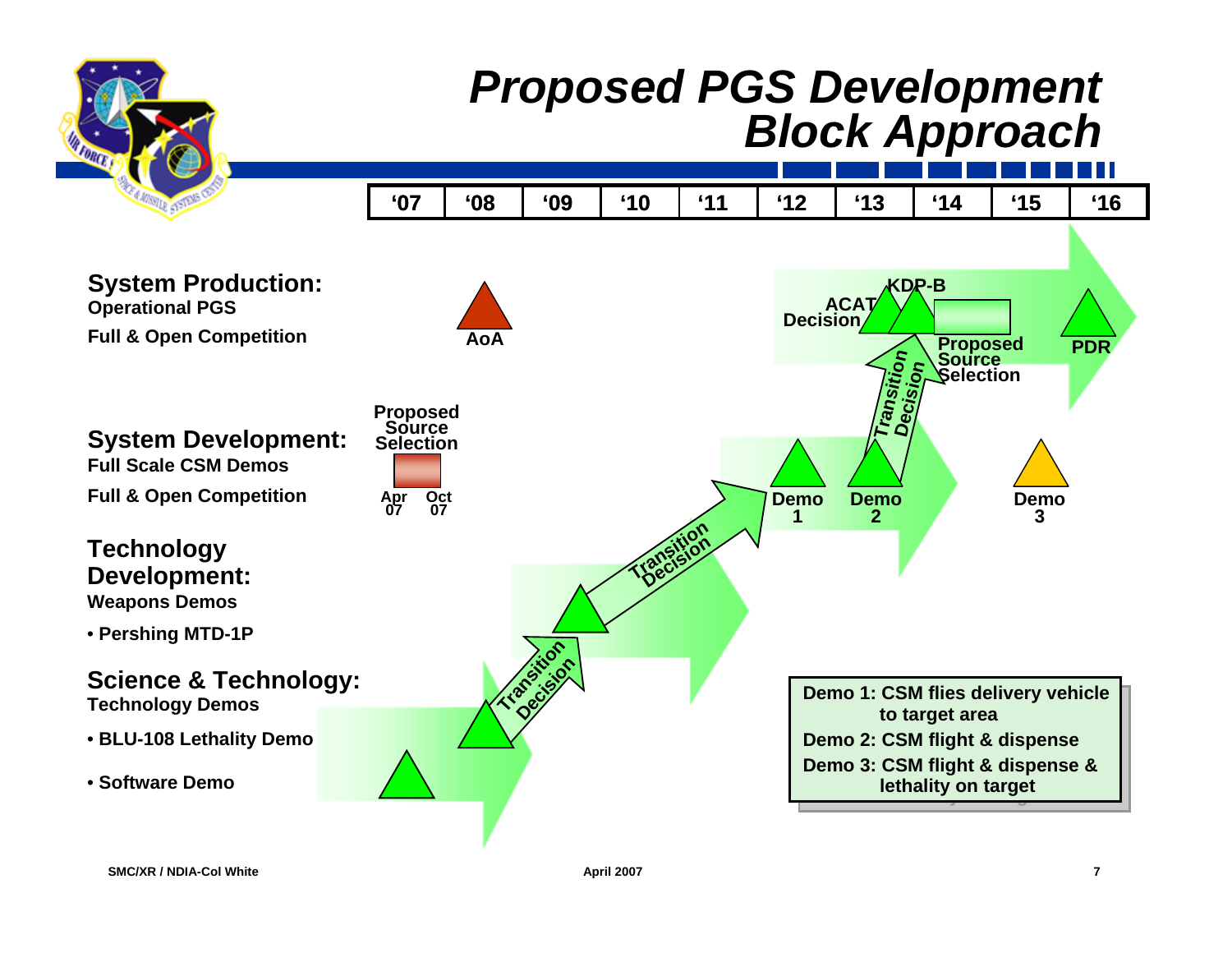**Unclassified**

## *Modeling Simulation & Analysis*



*FORCE* 

**"Monster" Rack 40 Systems** (80-Core) for parallel processing



**User-Defined Satellites**Unclass Screenshots from PISR Scenario Satellite Tool Kit



**Customized Sensor Footprints** Unclass Screenshots from PISR Scenario SEAS v. 3.7



**SMC/XR / NDIA-Col White April 2007 8 Fully Programmable Red Forces – Attempting to Escape Country Fully Programmable Blue Forces – Attempting to Intercept** Unclass Screenshots from PISR Scenario SEAS v. 3.7